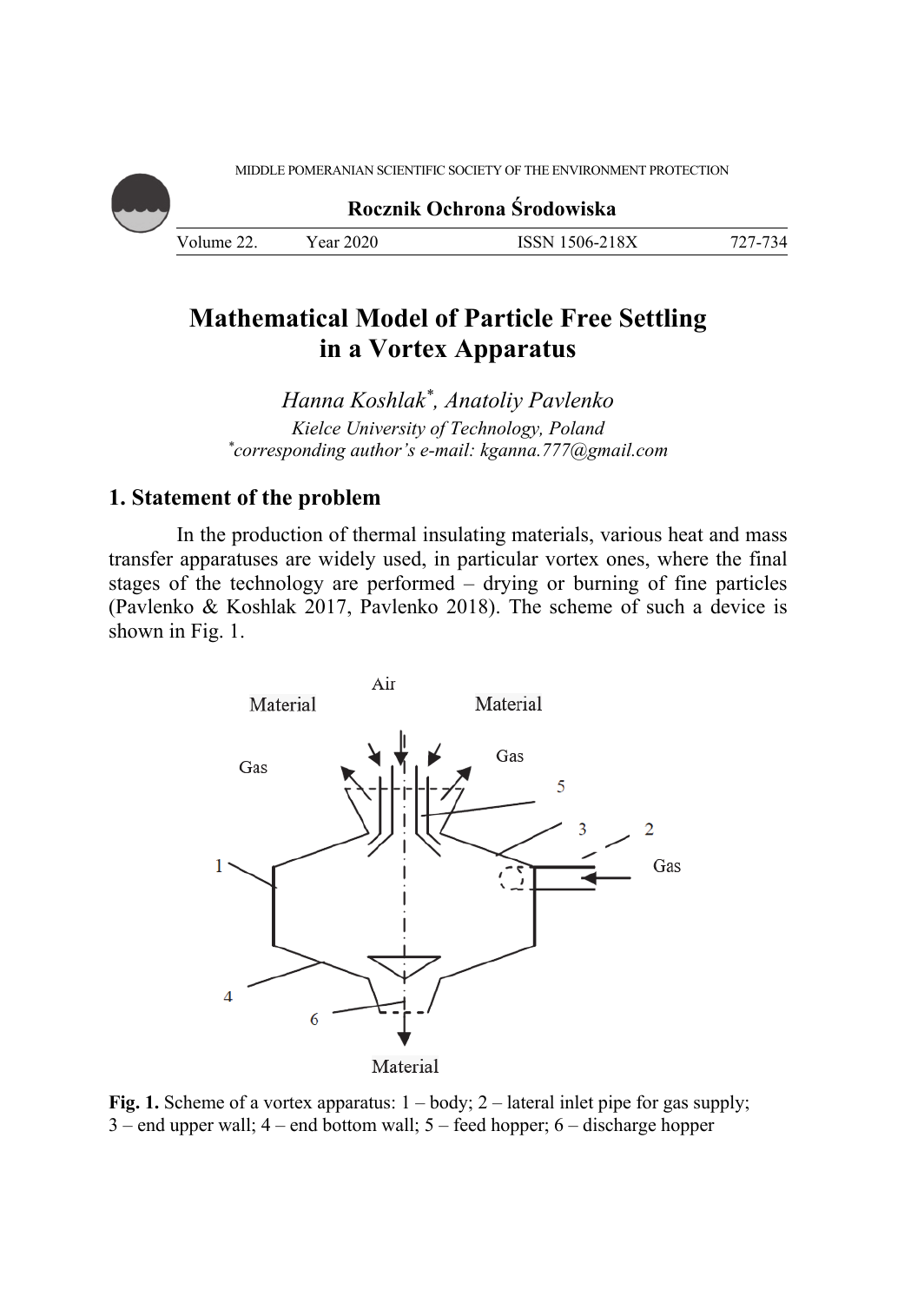The vortex apparatus contains body 1 with lateral inlet pipe for heat transfer agent 2, connected tangentially to it, with end faces of the upper and lower walls 3 and 4, respectively, feed hopper 5 and discharge hopper 6.

Drying of materials in a vortex apparatus occurs during their free settling in the apparatus as a result of their interaction with air flows. Obviously, the longer the process, the more efficient it is.

# **2. Identification of previously unsettled parts of the general problem**

A direct experimental study of the materials motion in vortex apparatuses is complicated by the process nonlinearity and non-stationarity. However, characteristics of the particle trajectories in the vortex apparatus can be determined by numerical modelling considering the available calculated velocity fields of the gas phase.

During drying, diameter of the particles changes, affecting the strength of their interaction with the gas phase. Available experimental data indicate an increase in the analysed particles diameter with temperature rise (Fig. 2). Thus, to determine trajectories of the introduced particles, it is necessary to calculate their temperature at the same time.



**Fig. 2.** Dependence of particle diameter d on temperature T

The efficiency of heat and mass transfer processes is largely determined by the ratio of geometric dimensions of this device, since hydrodynamic performance of the apparatus depends on them.

To rationalize technological parameters of the apparatus, as well as determine its efficiency, it is important to know the gas flow parameters (velocity and pressure components) in the entire volume of the apparatus.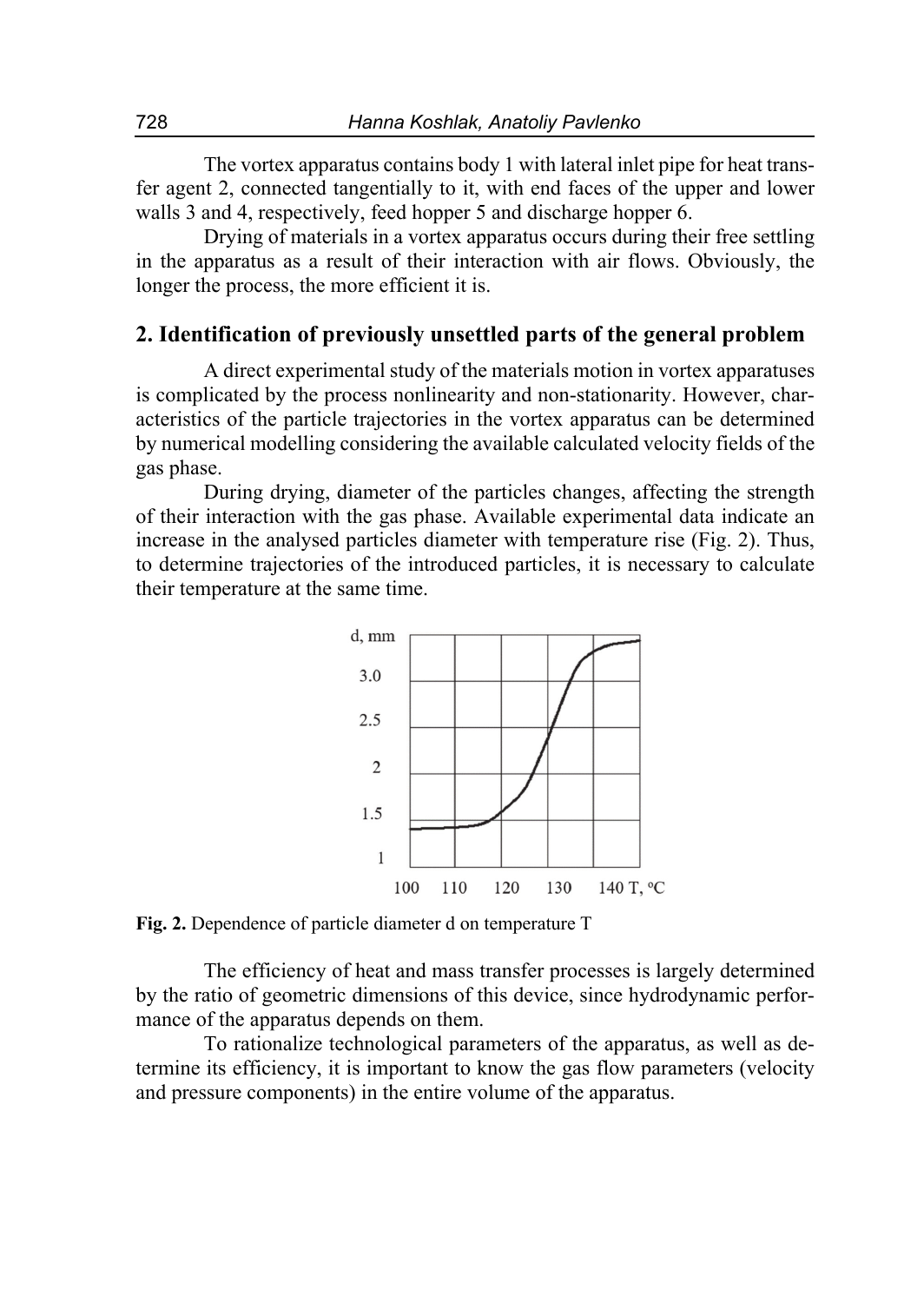Due to the specific apparatus design and gas supply, gas flows are substantially three-dimensional and largely perturbed. The experimental study of such flows is extremely difficult and requires large material costs.

On the other hand, an analytical solution to this problem is hardly possible without significant simplifications that can distort the entire process even at a qualitative level, therefore, in this paper we resorted to numerical modelling using the effective method of splitting by physical factors (Betyaev 2002). In this paper, this method, implemented in cylindrical coordinates in a three-dimensional formulation, is used to analyse the problem of gas dynamics study in a vortex apparatus.

## **3. Problem statement and methods of solution**

In this paper, a complex mathematical model of the particle motion to be dried in a vortex apparatus with a simultaneous calculation of their temperature is developed.

Calculation procedure of the particle path under different conditions has been studied by many authors (see, for example: Betyaev 2002). In contrast to the specified works, in this paper the motion is calculated for the three-dimensional velocity field, obtained in the work (Mark 2011, Pavlenko & Koshlak 2019) for drying conditions in a vortex apparatus.

It is assumed that the particle falls vertically down with initial velocity  $v<sub>o</sub>$ . When moving in the apparatus, a force acts on a particle:

$$
\vec{F} = \vec{F}_a + \vec{F}_s,\tag{1}
$$

consisting of buoyancy:

$$
\vec{F}_a = (m - m^*)\vec{g},\tag{2}
$$

where *m* and *m*\* are particle mass, displaced air and resistance force:

$$
\vec{F}_S = -CS\frac{\rho_r}{2}|\nu - \nu_r|(\vec{\nu} - \vec{\nu}_r),\tag{3}
$$

where *C* is resistance coefficient, *S* is a unit cross section,  $\rho_r$  is its density,  $\vec{v}$ ,  $\vec{v}_r$ are particle and gas velocity respectively.

The equation of particle motion has the form:

$$
\frac{d\vec{v}}{dt} = \vec{f},\tag{4}
$$

where  $\vec{f} = \vec{F}/(m + km^*)$  and *k* are added-mass coefficients.

The process of a particle heating under the assumption of its sphericity is described by the one-dimensional equation of diffusive heat transfer:

$$
\frac{\partial T}{\partial t} = a \frac{\partial}{r \partial r} \left( r \frac{\partial T}{\partial r} \right),\tag{5}
$$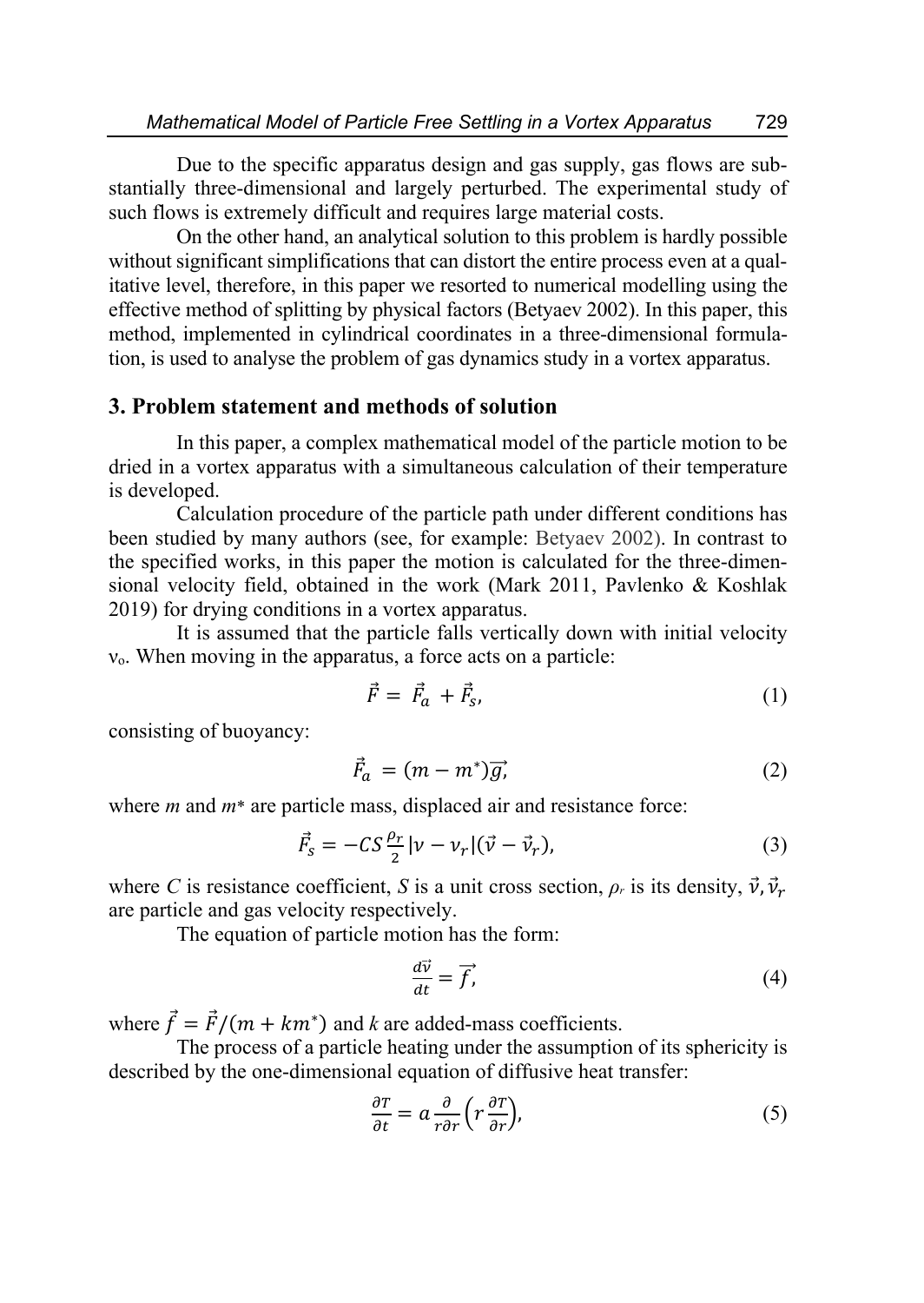where *T* is temperature, *a* is a particle thermal diffusivity, *r* is distance to its centre (radial coordinate).

Convective heat transfer takes place at the particle boundary:

$$
q = \alpha (T_p - T_g), \tag{6}
$$

determining the boundary conditions for equation (5), where *q* is heat flow density at the particle boundary,  $T_p$  and  $T_g$  are particle surface temperature and surrounding gas phase, respectively, and  $\alpha$  is heat transfer coefficient.

Coefficient  $\alpha$  depends on particle diameter d and it is convenient to express it in terms of the dimensionless Nusselt number *Nu*:  $\alpha = Nu \lambda_{e}/d$ , where  $\lambda_{e}$  is effective coefficient of gas thermal conductivity, considering the turbulent nature of motion. Its value is selected based on the ratio (Lobanov 2013, Koshlak & Pavlenko 2019):  $\lambda_e = C \rho_g v_e$ , where C and  $\rho_g$  are gas thermal conductivity and density,  $v_e$  is effective kinematic viscosity coefficient, determined by a three-parameter algebraic turbulence model in gas-dynamic calculation.

We consider the particle motion in cylindrical coordinates  $\rho$ *,*  $\varphi$ *, z*. In this case, equation (4) takes the form:

$$
\frac{\partial v_{\rho}}{\partial t} = \frac{v_{\phi}^2}{\rho} + f_{\rho},\tag{7}
$$

$$
\frac{\partial v_{\varphi}}{\partial t} = \frac{v_{\rho} v_{\varphi}}{\rho} + f_{\varphi},\tag{8}
$$

$$
\frac{\partial v_z}{\partial t} = f_z,\tag{9}
$$

where the index of velocity and specific gravity means their component in cylindrical coordinates. For velocity components we have:

$$
\nu_{\rho} = \frac{d\rho}{dt}, \nu_{\varphi} = \rho \frac{d\varphi}{dt}, \nu_{z} = \frac{dz}{dt}.
$$
 (10)

Numerically, system of equations (7)-(10) was solved using Euler-Cromer method,

$$
v_{\rho}^{n+1} = v_{\rho}^{n} + \Delta t \left[ \frac{(v_{\phi}^{n})^{2}}{\rho^{n}} + f_{\rho}^{n} \right],
$$
  
\n
$$
v_{\phi}^{n+1} = v_{\phi}^{n} + \Delta t \left[ \frac{-v_{\rho}^{n} v_{\phi}^{n}}{\rho^{n}} + f_{\phi}^{n} \right],
$$
  
\n
$$
v_{z}^{n+1} = v_{z}^{n} + \Delta t f_{z}^{n},
$$
  
\n
$$
\rho^{n+1} = \rho^{n} + \Delta t v_{\rho}^{n+1},
$$
  
\n
$$
\varphi^{n+1} = \varphi^{n} + \Delta t (v_{\phi}^{n+1}/\rho^{n+1}),
$$
  
\n
$$
z^{n+1} = z^{n} + \Delta t v_{z}^{n+1},
$$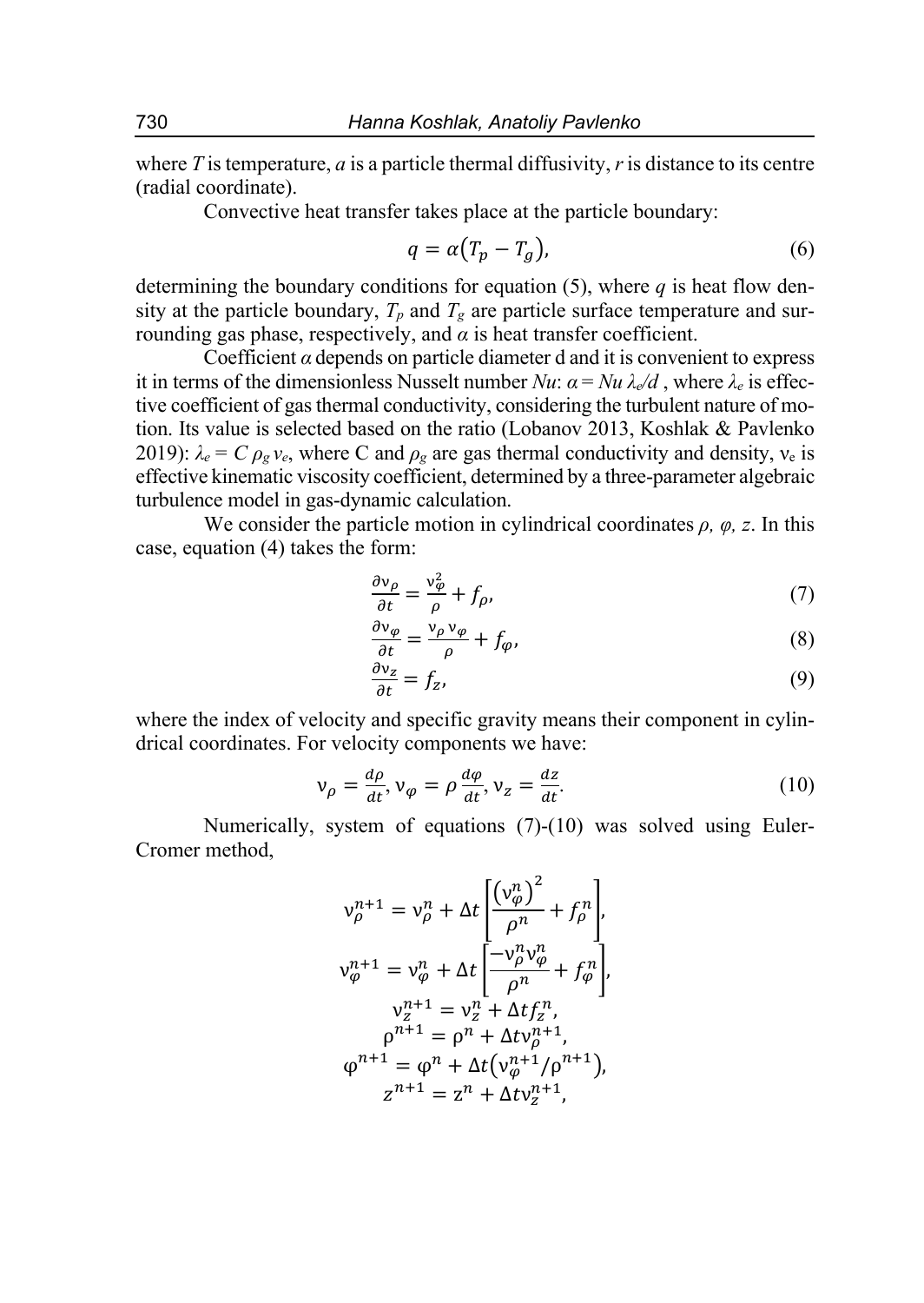where n is sacrificial layer number, and ∆t is time increment.

The inner part of the cylinder was chosen as the calculation region. When determining resistance force (3) of the unit motion in a gas flow, causing its helical motion, its cross-sectional area is preliminarily calculated  $S = \pi d^2/4$  using graphical dependency defined in Fig. 1. For this, the particle temperature is calculated using an explicit difference scheme:

$$
T_i^{n+1} = T_i^n + \frac{\Delta t a [(i-1)T_{i+1} - 2(i-1.5)T_i + (i-2)T_{i-1}]}{\Delta r^2},\tag{11}
$$

where  $\Delta t$  and  $\Delta r$  are time and radius increments, respectively, *n* is sacrificial layer number, *i* is spatial cell number (temperatures are calculated in the centre of cells). As the temperature, determining the particle diameter, average temperature for all cells is selected.

## **4. Results and discussion**

A series of test calculations of the model was performed, indicating its qualitative adequacy to the analysed process (Fig. 3-5).



**Fig. 3.** Helicoidal particle path

The specific particle path depends considerably on the specific spot of its penetration into the vortex apparatus and is determined mainly (in addition to gravity) by vortex gas flows. So, being carried away by gas, a particle can make a helical motion (Fig. 3) until it leaves the apparatus.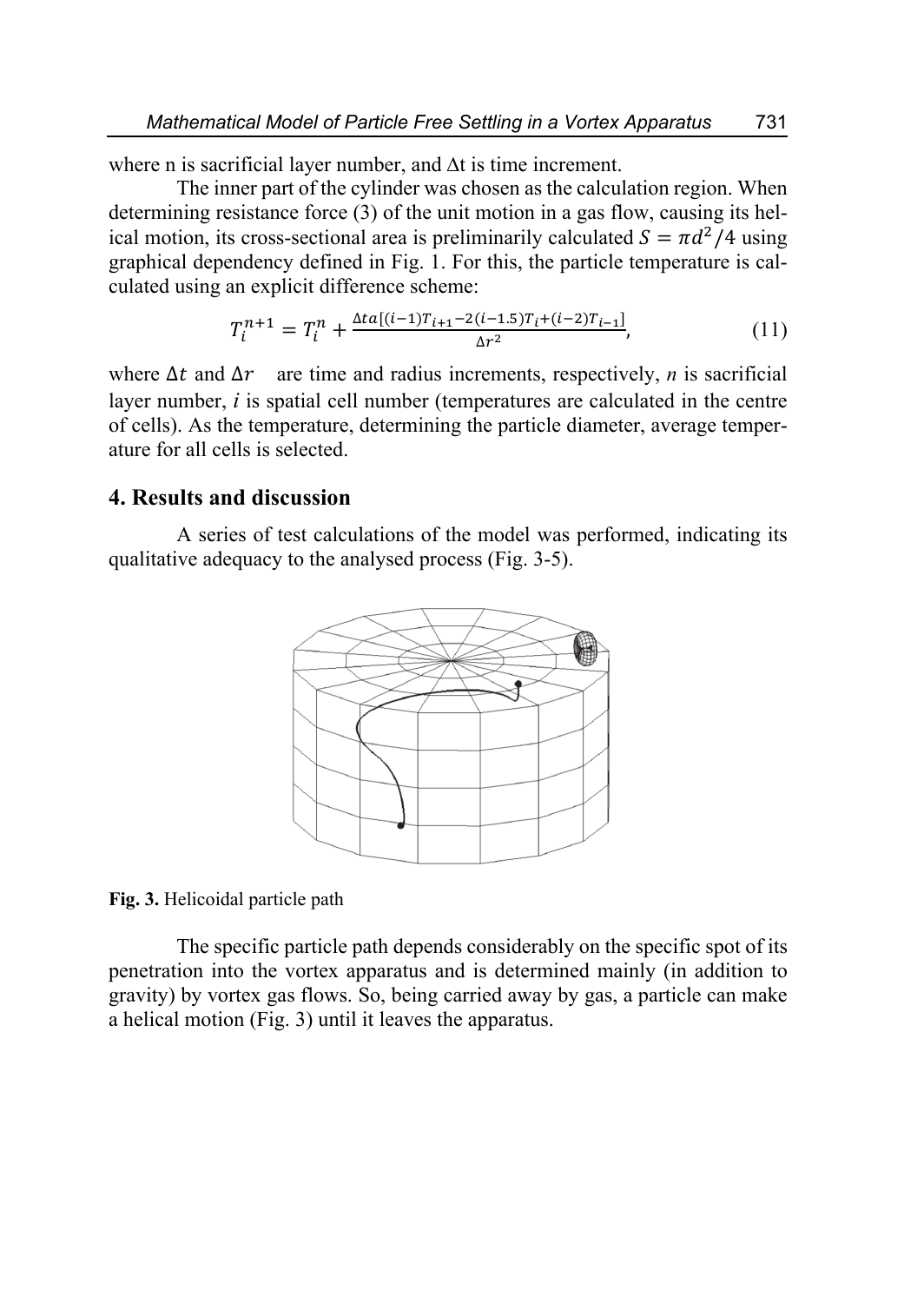

**Fig. 4.** Part of the quasi-stationary particle free settling path



**Fig. 5.** Complex irregular particle path

However, numerical experiments show a rather irregular nature of particle motion. So, in the calculations, we observed both paths with stationary free settling sections (Fig. 4), as well as quite interesting variants of possible particle motions, such as, for example, as the variant, presented in Fig. 5. A particle under the action of gravity and gas flows can generally move down, and then, falling into ascending flows, again move upwards for a certain time. Finally, it leaves the apparatus.

The study of a large number of calculation results allows, still, (despite the irregularity of particle paths) to draw a qualitative conclusion that, in general, particles that fall into the vortex apparatus closer to the side wall are free settling for a longer period, and, consequently, they are dried longer, which is preferable from a technological viewpoint.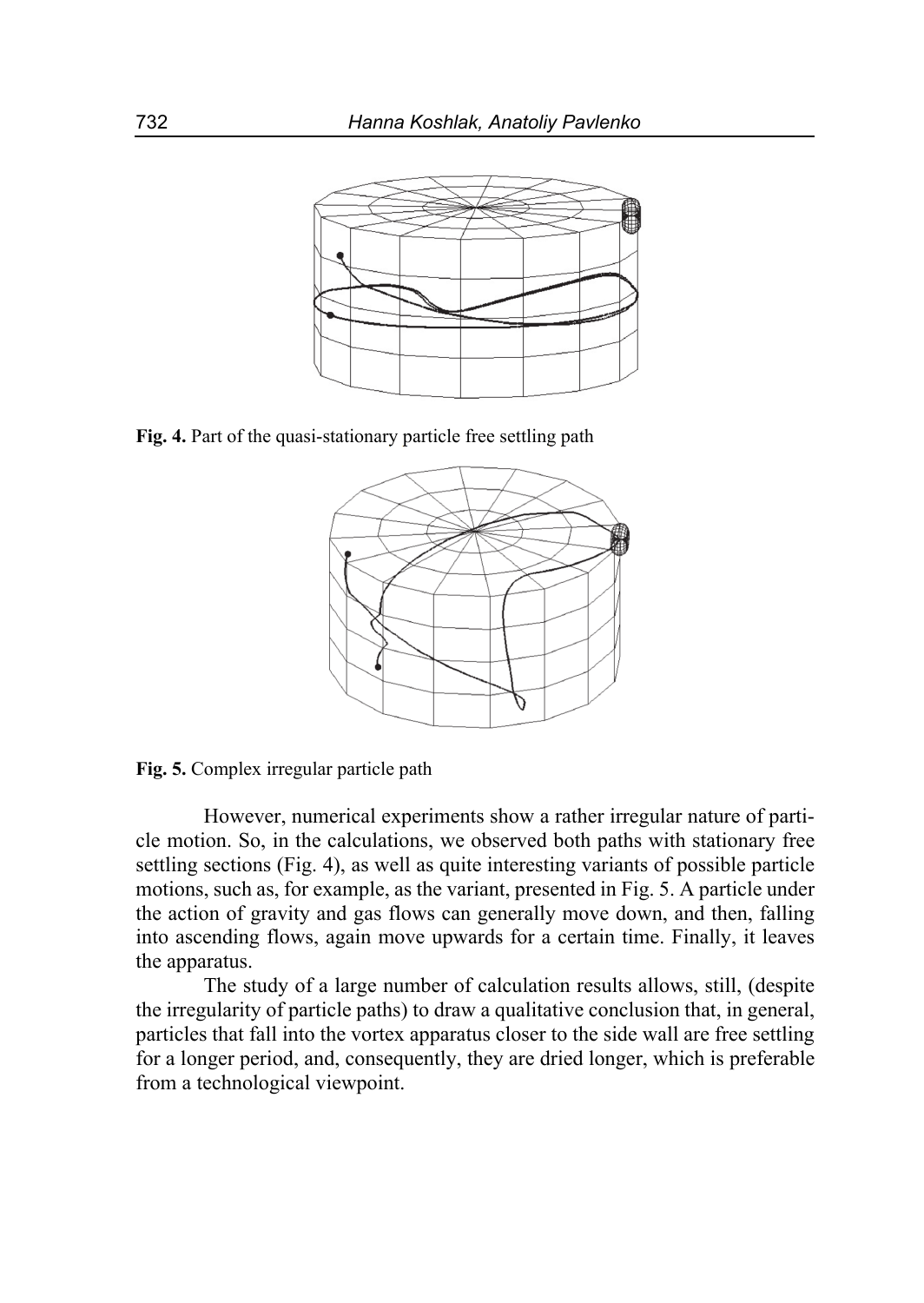## **5. Conclusions**

A complex mathematical model of heating and three-dimensional particle flow in a vortex apparatus was developed.

Analysing the obtained results, we can conclude that duration of the material particle heat treatment until it is completed, as shown in the figures above, can be different and depends, mainly, on the intensity of particle sweep with the heat transfer agent flow. In general, the obtained calculated information may serve as the basis for construction and optimization of the apparatus design from the viewpoint of energy usage reduction. The path configuration and its length determine overall dimensions of the apparatus and flow characteristics of the heat transfer agent. Depending on the required heat treatment intensity (and heat treatment intensity, as shown in the second section, determines the thermophysical properties of the finished product), the point of particle introduction and heat transfer agent velocity may vary.

Test calculations carried, performed according to the presented model, testify to its qualitative adequacy and possible use of this model to calculate various modes of material drying in vortex apparatuses.

*The project is supported by the program of the Minister of Science and Higher Education under the name: "Regional Initiative of Excellence" in 2019-2022 project number 025 / RID / 2018/19 financing amount PLN 12,000,000.* 

## **References**

- Betyaev, S.K. (2002). Mathematical Models of the Nonaxisymmetric Columnar Vortex. *Theoretical Foundations of Chemical Engineerin, 36*(2), 107-112.
- Koshlak, H., Pavlenko, A. (2019). Method of formation of thermophysical properties of porous materials [Metoda formowania właściwości termofizycznych materiałów porowatych] *Rocznik Ochrona Srodowiska, 2*, 1253-1262.
- Lobanov, I. E. (2013). Modeling the structure of vortex zones between periodic superficially located energizers of the flow of a rectangular cross section. *Mathematical Models and Computer Simulations, 5*(1), 63-74.
- Stremlera, M. A., Salmanzadeha, A., Saikat Basua Charles, Williamsonb, H.K. (2011) A mathematical model of 2P and 2C vortex wakes. *Journal of Fluids and Structures, 27*(5-6), 774-783.
- Pavlenko, A., Koshlak, H. (2017). Design of the thermal insulation porous materials based on technogenic mineral fillers. *Eastern-European Journal of Enterprise Technologies, 5*/12(89), 58-64. DOI: 10.15587/1729-4061.2017.111996
- Pavlenko, A. M. (2018). Dispersed phase breakup in boiling of emulsion. *Heat Transfer Research, 49*(7), 633-641, DOI: 10.1615/HeatTransRes.2018020630.
- Pavlenko, A., Koshlak, H. (2019). Heat and mass transfer during phase transitions in liquid mixtures [Przenoszenie ciepła i masy podczas przemian fazowych w mieszaninach ciekłych]. *Rocznik Ochrona Srodowiska, 21*(1), 234-249.